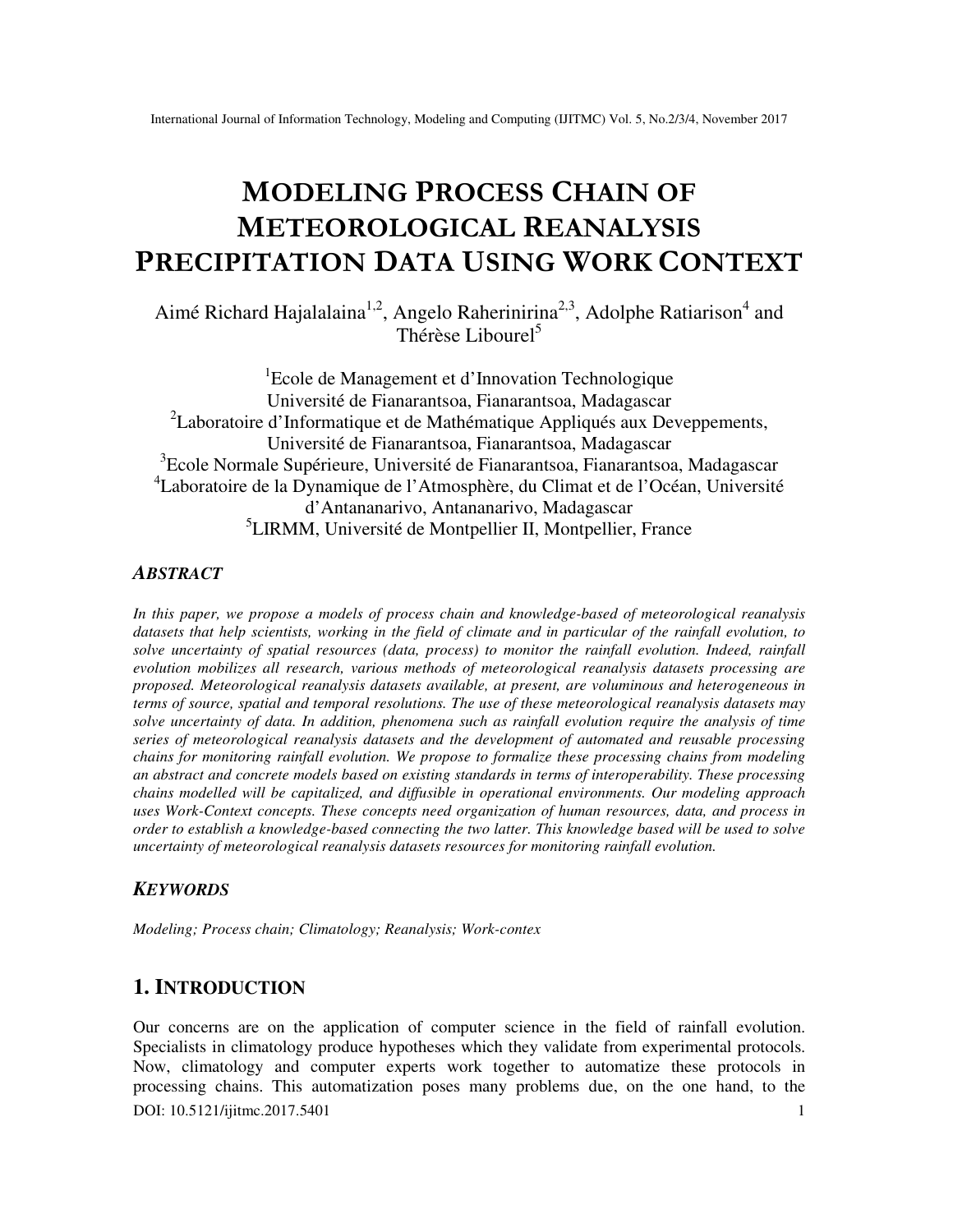volumes of meteorological reanalysis datasets coming from different sources, ECMWF [1], NCEP [2], MERRA [3] and, in the other hand, to the proliferation of more or less complex meteorological data processing methods required by environment climatology.

In this context, it is necessary to put in place systems which help to store and manage important meteorological data-streams as well as their processing, by taking into account their various origins (different formats and sources, different spatial and temporal resolutions). The restitution and the exchange of these pieces of information are a real challenge in terms of interoperability. This later has an advantage in reducing the uncertainty of meteorological reanalysis dataprocessing methods through the capitalization and the mutualization of experiments between climatology specialists.

A lot of research-work, which represent high accuracy of result, has been published on the study of rainfall evolution using meteorological reanalysis datasets [4][5], which has contributes to improving the knowledge on rainfall evolution. But a data and processing formalization is necessary to ensure much larger spread of the research results to the scientific community. Councerning our work in formalization of processing chain, we have published in [6] and [7].

The formalization of data and processing is realized in a Work-Context acquired by the MDWeb platform put into practice by Desconnets [8]. This platform proposes a view of human resource organization. It allows the plateform administrator to reference the future users from predefined roles and rights, and to reference the ressources (data/processings) within a metadatabase.

We propose to use this of this formalization to coordinate the collection of meteorological reanalysis data and their processing, necessary for monitoring rainfall evolution. The objective is to capitalize, harmonize and spread the resources which allow a better understanding of rainfall evolution at different spatial and temporal resolutions. It is part if several achievable actions within different period of time. The first one is the formalization of meteorological reanalysis data processing to ensure their sharing, their re-use and their interoperability. The second one, which is a medium-term objective, is setting-up of a platform for the sharing a mutualization of experiments on meteorological reanalysis data processing methods on the study of rainfall evolution.

First, we have collected the current norms and formalization of spatial data and processing, and then proposed Work-Context models for the formalization of meteorological reanalysis data processing chains for monitoring rainfall evolution.

# **2. RESOURCE FORMALIZATION**

The formalization corresponds with the description of the resources used by respecting the norms and standards which are in force. They are in the size of metadata. Various formalizations respecting the norms in force deal with syntactic and semantic aspects for the metadata. This definition and the application of these norms help to resolve the heterogeneity of the resource used. Dublin Core in [9] BNF (2008) and ISO 19115 [10] (2003) are the two norms which are valid and most used for the formalization of georeferenced data, like meteorological reanalysis data, while ISO 19119 [11] (2005) allows us to describe their processing. The formalization of processing chains use notion of Work-Context. The Work-Context is closely linked to the field of expertise. It can then be envisaged that it is built, through consensus, by experts in the area. Every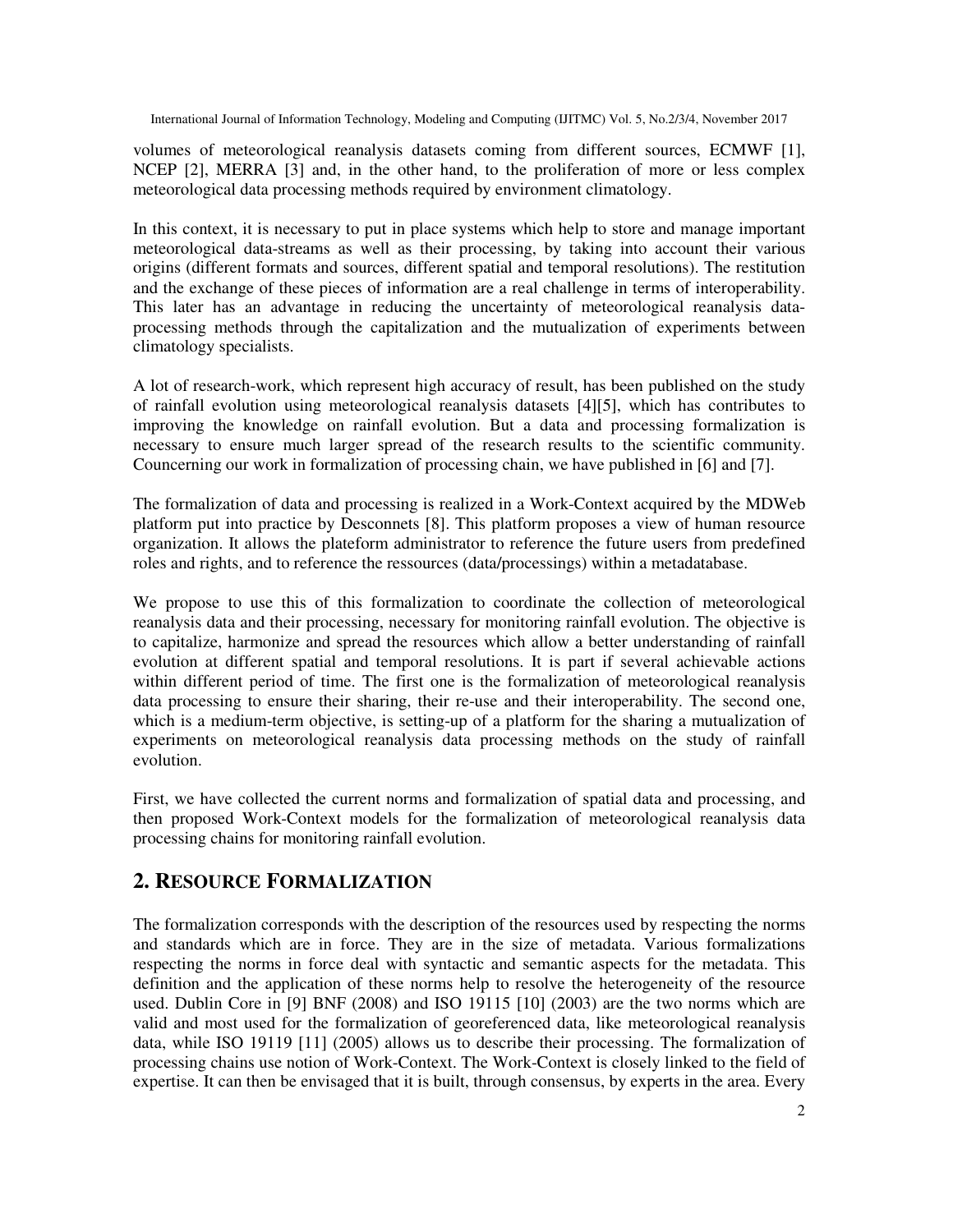scientist (the final user) will have at their disposal this context which they can develop or enrich in their turn. The construction of any Work-Context corresponds with the progressive on gradual organization of useful data and processing references, following three steps: human resource organization, data organization, and processing organization according to Libourel [12]. Moreover even if this approach has not been standardized yet, it uses a relatively simple graphic symbolic language, called Simple Workflow Model (SWM) suggested by Lin [13], which allows the user scientists to handle easy appropriation concepts in a simple language.

The Work-Context of meteorological reanalysis data in field of monitoring rainfall evolution is made up of three models bellow: human resource organization (Figure 1) which manages the description of the platform users as well as that of their different roles and access rights, data organization (Figure 2) which manages the description of meteorological reanalysis data category according to their sources, processing organization (Figure 3), which manages the description of meteorological reanalysis data processing categories, Work-Context knowledge-base (Figure 4) and the abstract model of processing chain of meteorological reanalysis data to monitor rainfall evolution (Figure 5). This abstract model can be implemented by designing concrete model by using R or MATLAB statistics and mapping toolbox.

From the organizational formalism of human resources using the notion of Work-Context, we identify the essential roles of users who intervene in the use of resources to study the rainfall evolution (Figure1).



Figure1. Human resource organization model

Using the formalism of the hierarchization of data categories of Work-Context notion, we propose the following category model of meteorological reanalysis data to monitor rainfall evolution (Fig. 2).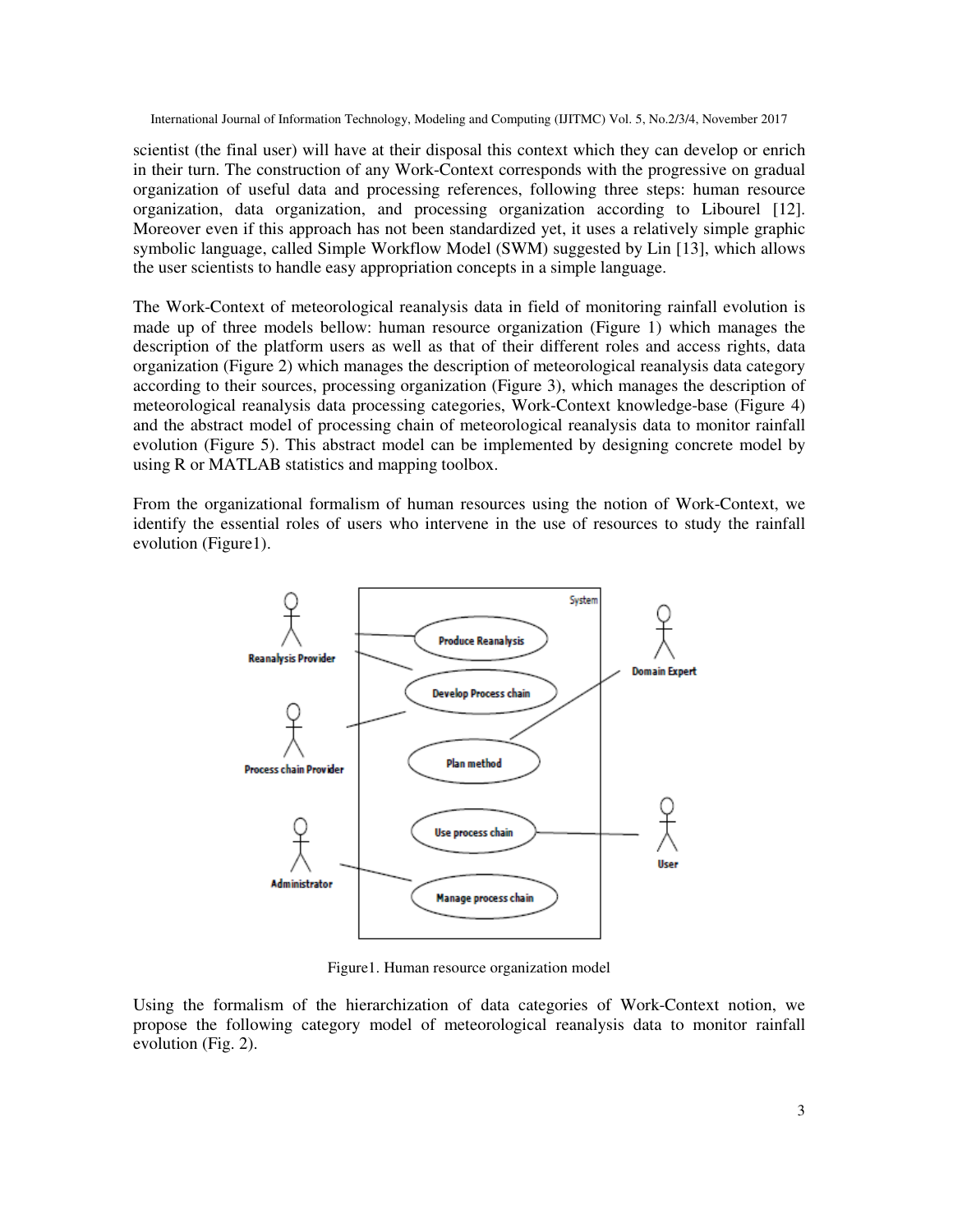

Figure 2. Meteorological reanalysis data organization model



Figure 3. : Meteorological reanalysis data processing organization model

Work-Context model is built (Figure 4).



Figure 4. Extract of Work-Context knowledge-base of meteorological reanalysis data model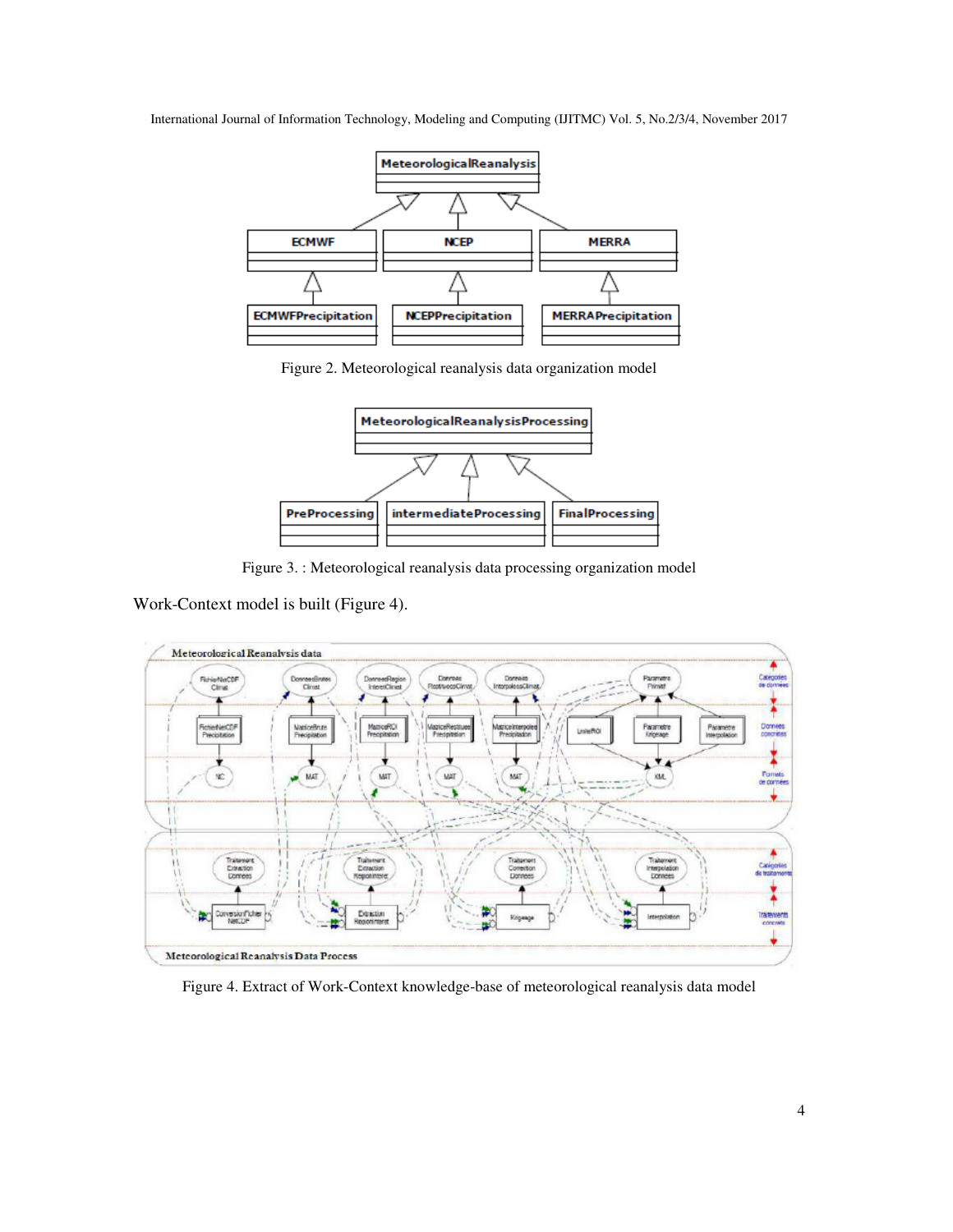

Figure 5. Abstract model of multi-resolution and multi-temporal ECMWF meteorological reanalysis data processing chain to monitoring rainfall evolution

## **3. ASSESSMENT**

The manual processing chains of meteorological reanalysis data will always remain a tough intellectual process. As a matter of fact, this type of chain requires the help of a climatology expert all along the realization process. In addition, new meteorological reanalysis data entering the chain require the re-start of the process from the beginning till the end. This makes their reuse difficult for users who are not specialists in the field and it does not make it possible to capitalize the experts' knowledge to assist the occasional users in the valorization of new reanalysis data. We can say that the manual processing chains are not adapted to the meteorological reanalysis data actualizing critical phenomena like the monitoring of rainfall evolution.

Faced with this advantages of the manual processing chains, it interest of our proposals on formalizing processing chains lies in the automatization of different processing on meteorological reanalysis datasets.

Processing chain re-use: Once processing chain is formalized, its execution (implementation) is carried out automatically by taking into account new reanalysis data. This is what makes the chain re-usable and also makes several repetitions of the processing possible without climatology expert assistance for using the new meteorological reanalysis data to carry out their analyses corresponding to their needs. Those properties are actually adapted to the monitoring of the rainfall evolution, in view of changing and evolving character of meteorological reanalysis datasets. It presents a major interest for capitalizing the experiments on meteorological reanalysis data processing methods in order to overcome the problems of uncertainty in the processing of rainfall evolution.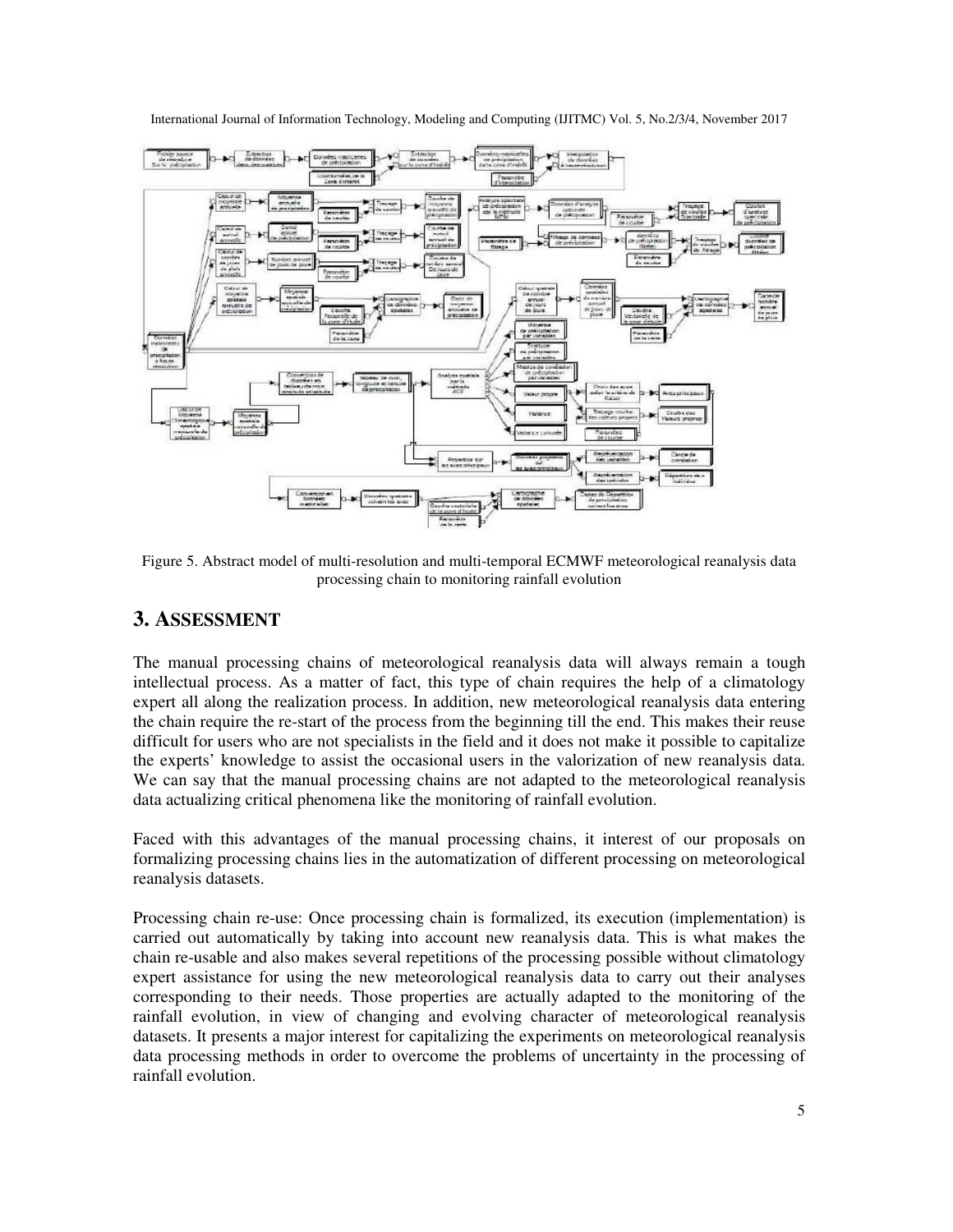Interoperability of processing chains: The formalized chain can therefore, a priori, be implemented in a distributed environment of Grid or Cloud type. Thus, it would then now be interesting to display these chains in a distributed manner in order to profit from this possible interoperability. As a matter of fact, in the contexts of rainfall evolution monitoring, the distributed dimension will bring about an important advantage to this approach for it allow to divide up the experiments and spread on the whole set of the system to put in place, the contribution of separate elements to the knowledge-bases of Work-Context. In addition, normalized exchange protocols allow distributed requests which can be interesting for simultaneous research of meteorological reanalysis data processing methods used in monitoring rainfall evolution, which makes it possible to fills up the gaps on the uncertainty of meteorological reanalysis data processing methods.

Cataloging processing chains: Making catalogs is the first step that will lead to an exchange or a spread of resources. Often the catalog is the origin of the initiatives for the rapprochement between the actors who wish to share their meteorological reanalysis data processing chains for the monitoring of rainfall evolution. We would like to stress that it does not answer a move to share the processing chains but the one to share the metadata. We take profit from this possibility that the processing chains modeled and formalized in this way can be included into a catalog.

Processing chain exchange: We can take profit from the processing chain exchange by taking into account the different human resources which are proposed for monitoring change in rainfall evolution. As a matter of fact, in contract to the spread which can be made through a downloading website, the exchange of meteorological reanalysis data processing chains generally requires an interaction between the actors involved. This encounter is often initiated for legal reasons in order to draw up an exchange convention that respects the objectives of each party, or each of the parties. The notion of exchange is sometimes mixed with that of partnership, much broader. A partnership is a process of strategy cooperation between at least to actors and whose objective is to achieve a goal through the common use of material, intellectual, human, financial means. It often has a political dimension. The exchange of processing chains is interesting in setting up a process concerning the physical realization of one of the aspects of partnerships between the different actors. We stress that the notion of exchange implies a bilateral relation (the producer versus the receiver) which focuses on a flow while the notion of sharing also allows considering all the related aspects, in particular the appropriation and sharing of the knowledge which can result the exchange.

Spread of processing chains: More modest on the level of interactions, the objectives on the spread are not a challenge for the capacities of appropriation of processing chains by the actors with who the producer will have little or even no interaction. It can be pointed out here that there is a marked opposition with the co-production objective which, instead of relying on work groups, prefers to spread the produced processing chains without any discussion. It's the logic of the action of the researchers who wish to make their processing chains accessible to a great number of people.

Mutualization of processing chains: The interest in the formalization of chain-processing is to encourage the multualization of experience experiments between the researchers and is justified by various reasons. The reason is first of all to avoid useless duplication of efforts in the constitution of chain processing, avoiding at the same time redundancy of the result fragmentation which comes out. Considering the compartmentalization related to the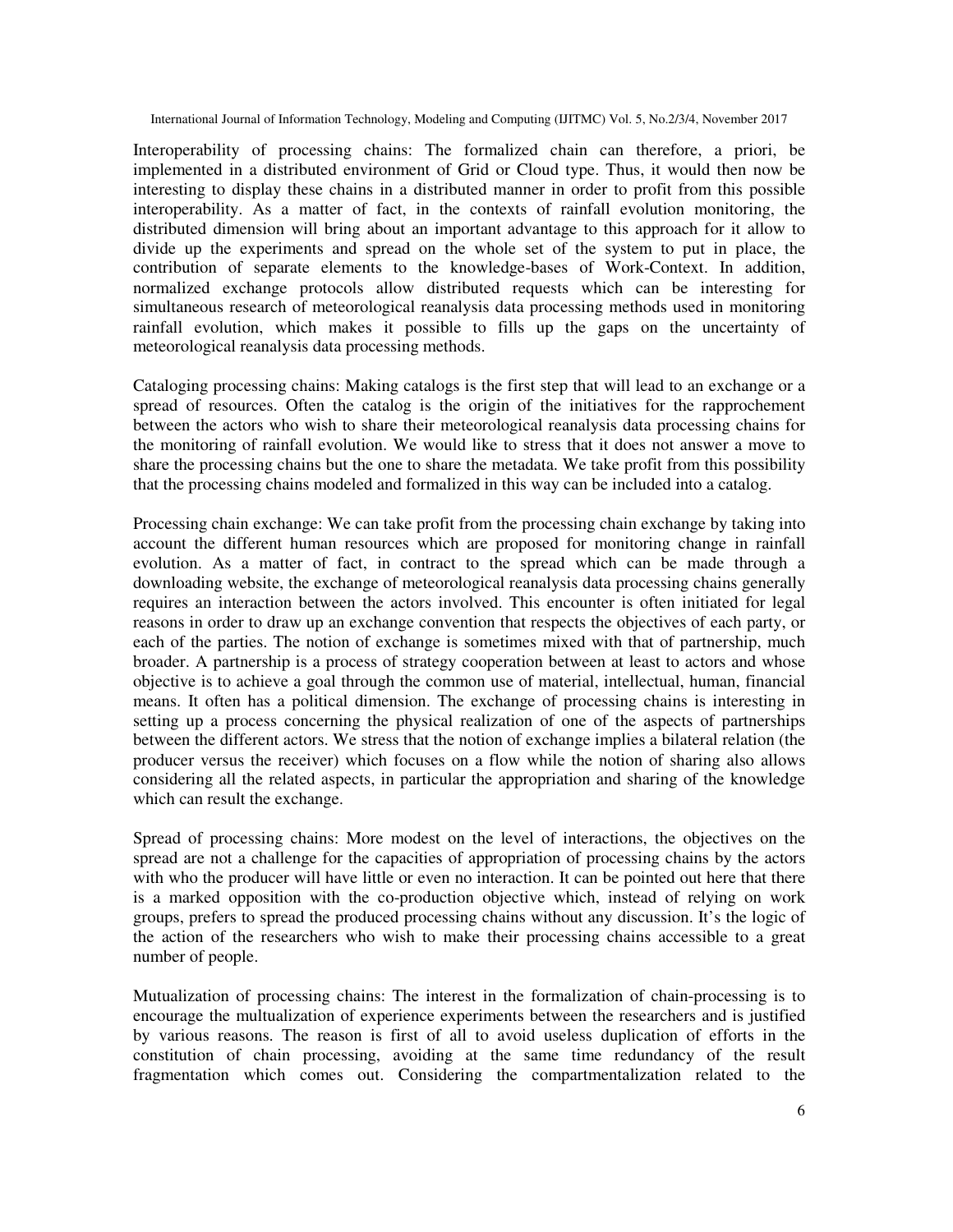multiplication of autonomous and non-coordinated chain-processing, the formalization of these chains represents an adequate solution to these defects.

Finally, our proposals on the formalization of processing chains constitute necessary conditions for the mutualization of experiments for monitoring rainfall evolution. In fact, the mutualization of data implies formalizing the production and spread supervision modalities, according to an interoperable mode of a piece of information ready for use and whose quality is checked, for reason of common usage. By renforcing the cooperation between producer and users of processing chains, the mutualization also favours the exchange of experience and good practice through networking.

Processing-chain sharing: At last, it can be said that our proposals on the processing-chain formalization facilitate the sharing of experiments to monitoring change in rainfall evolution. As a matter of fact, the data sharing aims at providing the community of experiment-users with coherent formats and structures, which will enable them to fulfill their missions better and produce their experimentations according to common and pre-defined requirements. Conversely, this interoperability and the improvement of processing-chain availability can contribute to reinforcing the relationships between the producer and user organizations and therefore can help to fill up some gaps on the use of meteorological reanalysis datasets for the monitoring of rainfall evolution.

Experiment-sharing platform: Starting from the advantages offered by over proposals on the modeling and formalization of meteorological reanalysis data processing chains for the monitoring of rainfall evolution we are going to present other advantages which come out. We can state that the formalization of processing chains can be valued by the setting-up of a platform for sharing, mutualization re-use and the spread of experiments on the valuation of meteorological reanalysis datasets for the monitoring of rainfall evolution.

The knowledge on the meteorological reanalysis data processing methods for the monitoring of rainfall evolution are modeled then formalized in the form of processing-chains. The knowledge acquired on meteorological reanalysis data processing has to be made available to the actors. This capitalization is conceived so that everyone's experiment does not remain continued to individual level, but serves the collective in a move for knowledge sharing allowing to reduce the uncertainty in concerned field. The preservation and transmission of experiments and knowledge through formalized processing-chains facilities the implementation of new experiment protocols using meteorological reanalysis data. More other, the capitalization and valuation of experiments using processing-chains is part of knowledge management. It means that the starting point is strong hypothesis that all experience or knowledge can by organized, referenced, enriched on supports which are adapted and exchanged as knowledge that other people can make their own. This puts the stress on the re-use, interoperability and sharing, the re-use, the spread of processing-chains to valve the new meteorological reanalysis datasets available as well as the new innovating methods for the monitoring of rainfall evolution.

The interests in formalizing processing-chains can be valued by the proposal on setting up a platform while allows the sharing, the mutualization the spread, the naming of meteorological reanalysis data processing-chains through catalogs for the monitoring of rainfall evolution. In addition, the existing platforms at the world level propose functionality for knowledge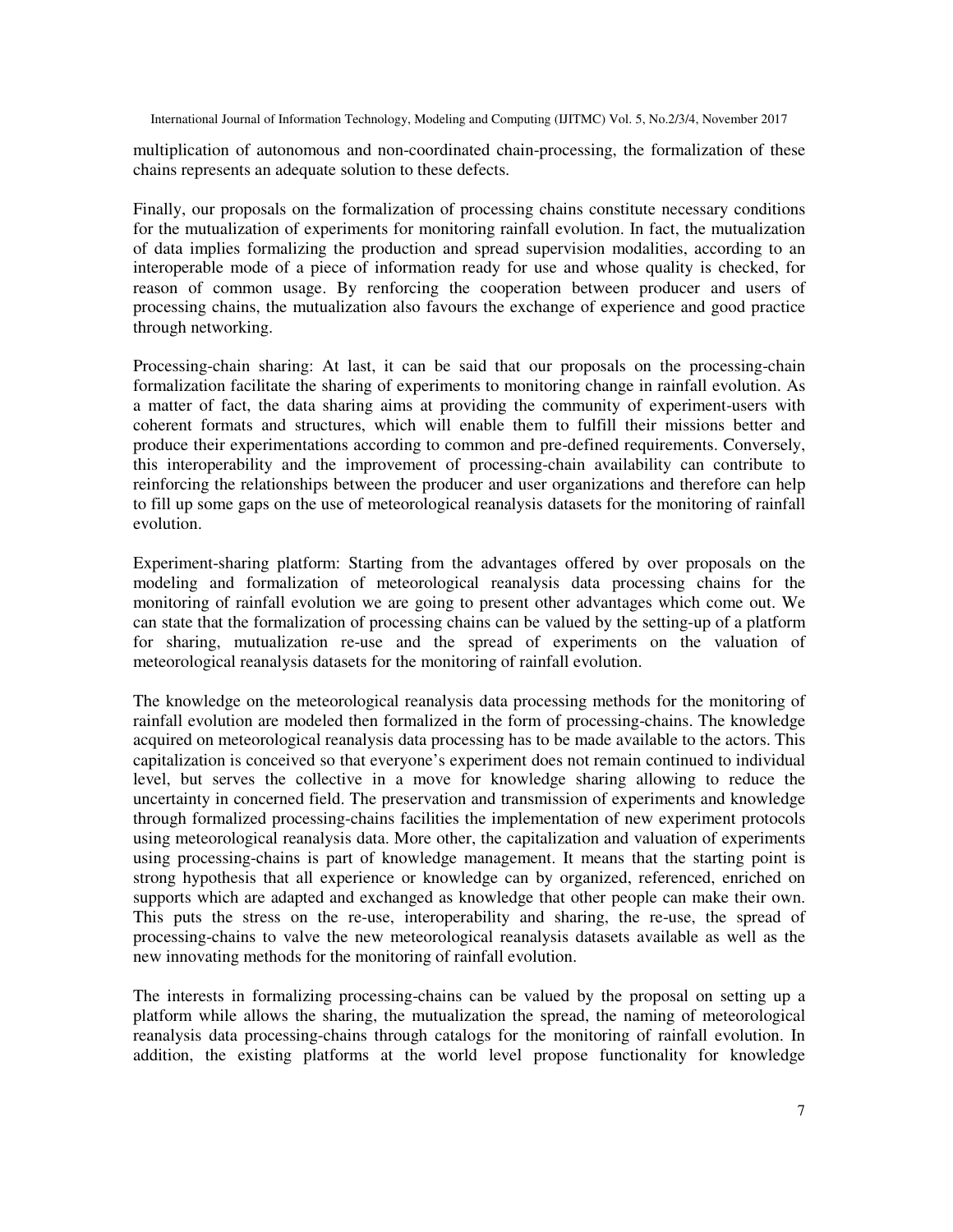management following this view; we have proposed platforms for sharing meteorological reanalysis datasets to deal with the uncertainty due to the lack of climatological data of this type.

Knowledge management consists in grousing, sharing, and updating knowledge. It requires not only setting up mechanisms and procedures for uniting, organizing, presenting and spreading meteorological reanalysis data processing-chains which are modeled and partners, but also proceeding to the assessments of these operation-results.

We have demonstrated how to produce meteorological reanalysis data processing-chains which are reusable, sharable, spreadable, interoperable, and mutualizable. The step which can follow is implementation of a platform for sharing experiments. In view the interest the valorization of our proposals, we can draw up a deduction that the solutions we found represent a help in the formalization of meteorological reanalysis data processing-chains to capitalize the knowledge of the monitoring of the evolution of rainfall evolution.

## **4. CONCLUSION AND PERSPECTIVES**

This article shows the possibility for sharing and mutualizing the experiments or existing meteorological reanalysis data processing to deal with the uncertainly of the monitoring of rainfall evolution using the technique of climatogy. The proposal on resource modeling and formalization for their sharing is one of the efficient techniques for resolve the problems of heterogeneity of meteorological reanalysis data processing. In fact the experiments or the processing methods of these reanalysis data used for the monitoring of climate change will be reusable for non-climatology-expert-users. This decreases the uncertainly of the use of meteorological reanalysis data processing in the rainfall evolution area.

Our wok is limited to modeling, formalization and design of a resource-knowledge base related to the Work-Context. This latter has its advantage because if can be enriched by new recentlyproduced resources. It helps integrate new meteorological reanalysis datasets and recent processing methods for analysing rainfall evolution.

Next, the perspective of this work is the integration of resources formalized in that way. This formalization makes the resources interoperable, which makes it possible to integrate the resources easily into the MDWeb tools for the sharing and mutualization and WPS (Web Processing Services), for the execution. For the execution of processing-chains via the web, we propose the web WPS Service server OGC standard [14] since 2005. The specification of the WPS is in the form of a generic interface allowing describe and carry out or execute spatial data processing chains of meteorological satellite data, according to [15] and [16], which we produced in this work. The WPS is based on the http protocol and XML language. The processing-chains presented in this work will be converted into XML files, and will be integrated into WPS for execution. It is also possible to implement the processing chain formalize using different kind of processing server according to [17] which propose a consolidated model of procedures for workflow management.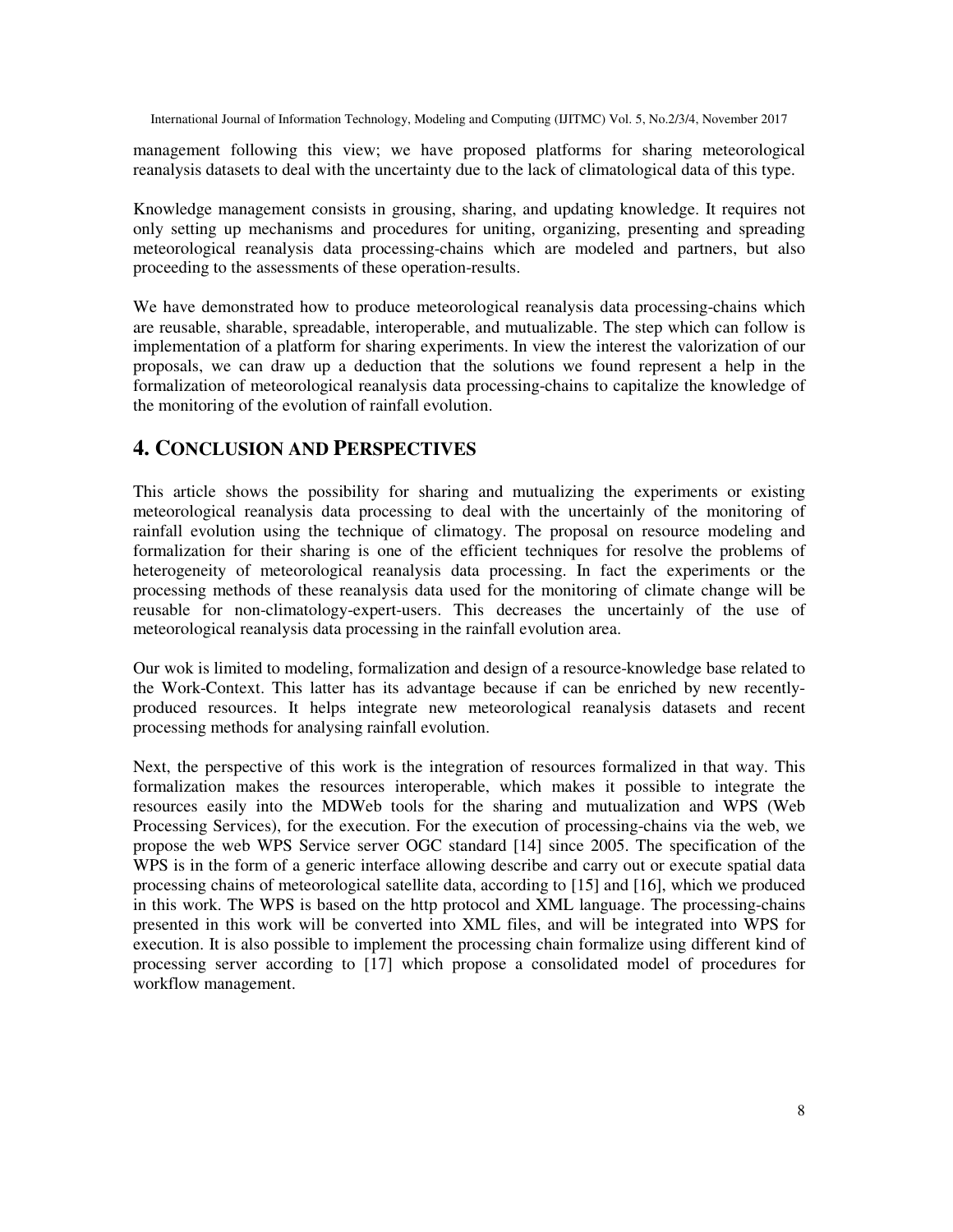#### **REFERENCES**

- [1] Uppala S., Kållberg P., Simmons A., Andrae U., Bechtold V.., Fiorino M., et al, (2005) "The ERA-40 re-analysis" Q J R Meteorol Soc, 131, pp. 2961–3012
- [2] Saha S., Moorthi S., Pan H., Wu X., Wang J., Nadiga S., et al, (2010) "The NCEP climate forecast system reanalysis" Bull Am Meteorol Soc, 91, pp. 1015–1057
- [3] Rienecker M., Suarez M., Gelaro. R., Todling R., Bacmeister J., Liu E. , et al, (2011) "MERRA: NASA's modern-era retrospective analysis for research and applications" J Clim, 24, pp. 3624–3648
- [4] Hajalalaina A. (2015) "Aide à la formalisation des chaînes de raitement de données spatiales Capitalisation des connaissances sur les climat à Madagascar". Phd thesis, Computer Science, University of Fianarantsoa, Madagascar. p.313, 27, november 2015,
- [5] Raheri,irina A., Hajalalaina A., (2016) "Markovian model for rainfall data. A case study on the monthly rainfall in Madagascar from 2013 to 2014" SADA'2016, 28 Nov-3 Dec 2016, Cotonou, Bénin
- [6] Hajalalaina A., Hervé D., Razafimandimby J., Delaître E., Desconnets J., Libourel T., (2015) "Formalisation des chaînes de traitements de données spatiales satellitaires sur la forêt à Madagascar". In Hervé D., Razanaka S., Rakotondraompiana S., Rafamantanantsoa F., Carrière S. (eds.):Transitions agraires au sud de Madagascar. Résilience et viabilité, deux facettes de la conservation. Actes du séminaire de synthèse du projet FPPSM, 10-11/06/2013, Antananarivo, IRD-SCAC/PARRUR, Ed. MYE, Article 15, pp. 237-250.
- [7] Hajalalaina A., Hérvé D., Delaitre E., Libourel T., (2016) Modeling process chain of SPOT images for resources uncertainty to monitor change in forest cover. In Proceedings of Spatial Accuracy 2016, Spatial uncertainty in knowledge-based systems, ISBN: 978-2-9105-4510-5, Montpellier, France, pp. 38-45.
- [8] Desconnets J., Libourel T., Clerc S., Granouillac B., (2007) "Cataloguing for distribution of environnemental ressources". 10th AGILE, International Conference on Geographic Information Science, Aalborg University, Danmark.
- [9] BnF, (2008). Guide d'utilisation du Dublin Core (DC) à la BnF : Dublin Core simple et Dublin Core qualifié, avec indications pour utiliser le profil d'application de TEL, Version 2.0. Bibliothèque nationale de France /Direction des Services et des Réseaux / Département de l'Information bibliographique et numérique, France.
- [10] ISO19115, (2003) "Geographic Information Metadata, ISO 19115". International Organization for Standardization (ISO), Genève, Suisse.
- [11] ISO19119, (2005) "Geographic Information Service, ISO 19119". International Organization for Standardization (ISO), Genève, Suisse.
- [12] Libourel T., Lin Y., Mougenot I., Pierkot C, (2010) "A platform dedicated to share and mutualize environmental applications" In J. Filipe, J. Cordeiro J. (eds.), Proceedings of the 12th international conference on enterprise systems. ICEIS, International Conference on Enterprise Systems, 12., Madere Funchal, 8-12 juin 2010. Setubal : SciTePress, p. 50-57.
- [13] Lin Y., Mougenot I., Libourel T., (2008) "Un nouveau langage de workflow pour les sciences expérimentales". INFORSID'08 : Atelier ERTSI Evolution, Réutilisation et Traçabilité des Systèmes d'Information, Fontainebleau, France.